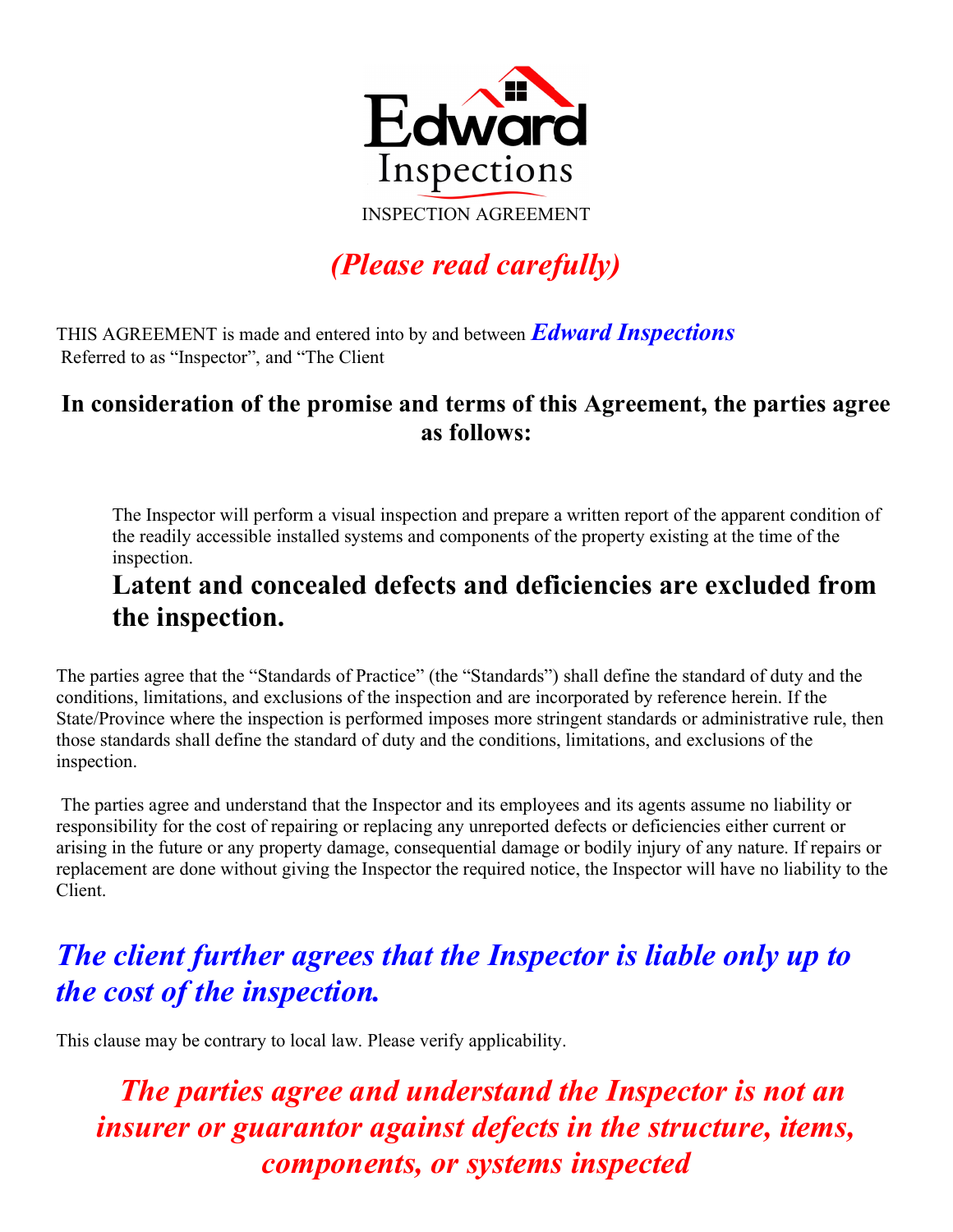## INSPECTOR MAKES NO WARRANTY, EXPRESS OR IMPLIED, AS TO THE FITNESS FOR USE, CONDITION, PERFORMANCE OR ADEQUACY OF ANY INSPECTED STRUCTURE, ITEM, COMPONENT, OR SYSTEM.

.

 If Client is married, Client represents that this obligation is a family obligation incurred in the interest of the family.

 This Agreement, including the terms and conditions on the reverse side, represents the entire agreement between the parties and there are no other agreements either written or oral between them. This Agreement shall be amended only by written agreement signed by both parties. This Agreement shall be construed and enforced in accordance with the laws of the State/Province of TN,AR and if that State/Province laws or regulations are more stringent than the forms of the agreement, the State/Province law or rule shall govern.

# Client has read this entire Agreement and accepts and understands this Agreement as hereby acknowledged.

If no State/Province regulations apply, this report adheres to the **NACHI Standards**, which is available upon request.

#### ADDITIONAL TERMS, CONDITIONS, AND LIMITATIONS

#### Systems, items, and conditions which are not within the scope of the building inspection include, but are not limited to:

radon, formaldehyde, lead paint, asbestos, toxic or flammable materials, mold, fungi, other environmental hazards; pest infestation; security and fire protection systems; household appliances; humidifiers; paint, wallpaper and other treatments to windows, interior walls, ceilings, and floors; recreational equipment or facilities; pool/spa water purification systems (ozone generator/saltwater, etc.); underground storage tanks, energy efficiency measurements; motion or photo-electric sensor lighting; concealed or private secured systems; water wells; all overflow drains; heating system's accessories; solar heating systems; heat exchangers; lawn sprinkling systems; water softener or purification systems; central vacuum systems; telephone, intercom or cable TV systems; antennae, lightning arrestor, load controllers; tree or plants; governing codes, ordinances, statutes, and covenants; and manufacturer specifications, recalls, and EIFS.

#### Client understands that these systems, items, and conditions of the written report are informal only and DO NOT represent an inspection.

 The Inspection and report are performed and prepared for the sole and exclusive use and possession of the Client. No other person or entity may rely on the report issued pursuant to this Agreement.